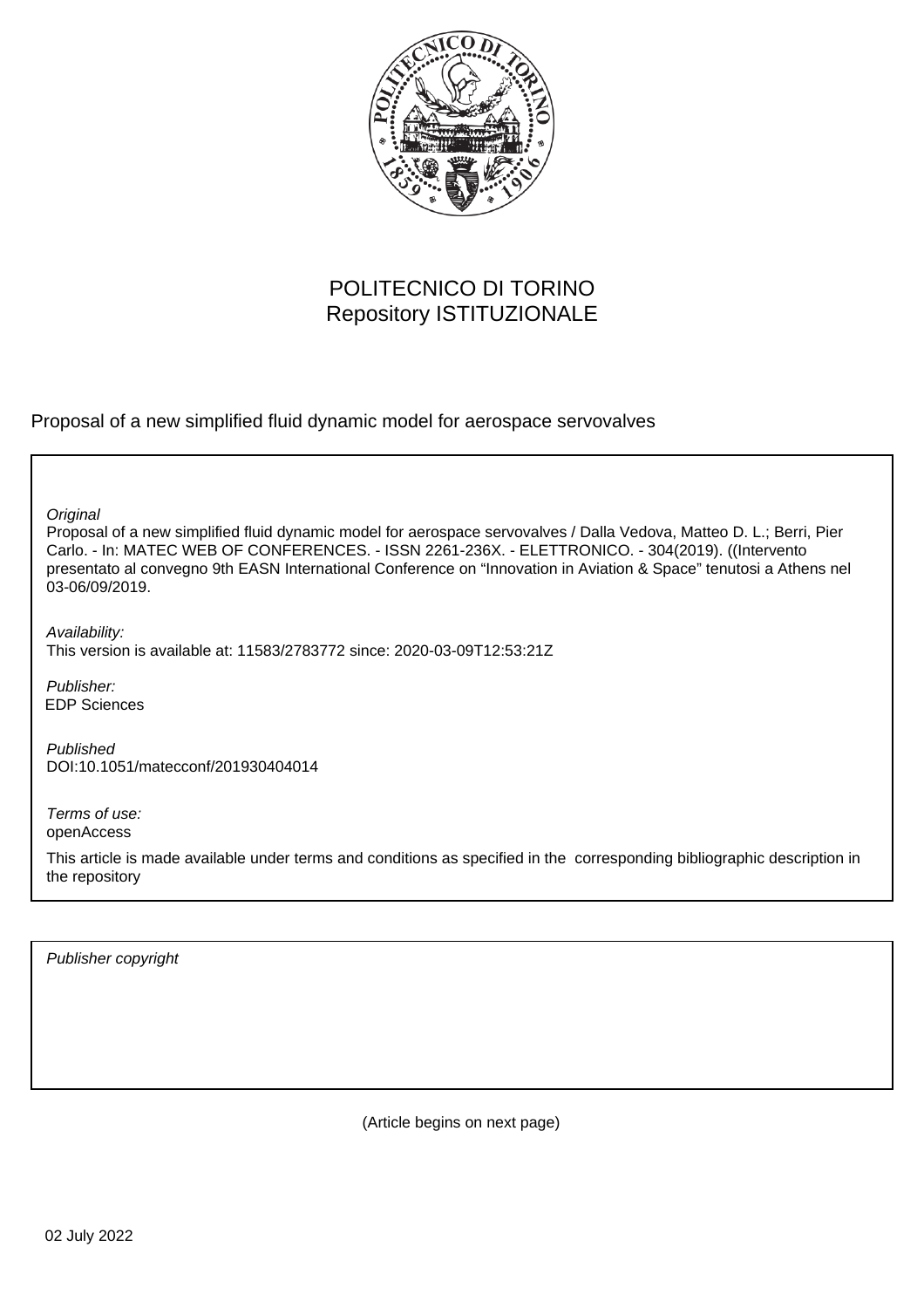# **Proposal of a new simplified fluid dynamic model for aerospace servovalves**

*Matteo D.L.* Dalla Vedova<sup>1,\*</sup>, and *Pier Carlo* Berri<sup>1</sup>

<sup>1</sup>Dept. of Mechanical & Aerospace Engineering (DIMEAS), Politecnico di Torino, Turin, Italy

**Abstract.** Highly detailed computer models are required for design and development of modern flight control systems, capable of emulating with high accuracy the behaviour of on-board equipment. At the same time, different simplified models are needed, specifically intended for operations such as the optimization of preliminary design and the development of diagnostic or prognostic strategies. These simplified models are required to combine sufficient levels of accuracy and reliability with reduced computational costs, to minimize the computational burden associated with prognostic and optimization algorithms. In this work, we focus on electrohydraulic actuators, since they are critical subsystems in terms of safety and availability of the aircraft. Advanced monitoring and prognostic algorithms require new numerical models, combining an acceptable computational effort with a satisfying ability to simulate their performance and dynamics. To this purpose, this paper proposes a new simplified numerical model of the servovalve fluid-dynamic behaviour. This numerical algorithm, based on a very compact semi-empirical formulation, is intended to take into account in a simplified but sufficiently accurate way several typical effects related to the SV spool geometry and the operating conditions. To evaluate the approximations introduced by this model into a system-level simulation, it has been integrated into a dedicated numerical model simulating a simple electrohydraulic on-board actuator, and compared with a higher fidelity servovalve model.

# **1 Introduction**

In this work, we consider a typical electrohydraulic servoactuator architecture. Specifically, we refer to a four-ways control valve (supply port S, return port R, control port 1, control port 2) coupled with a symmetrical linear jack, as shown in Figure 1. We aim at obtaining a computationally light model for prognostic applications [1], and focus in particular on the second stage sliding spool valve, as its highly nonlinear behaviour accounts for most computational burden of high-fidelity, CFD-based models [2-4]. In addition, it has been shown that strong linearity assumptions on the spool operation may noticeably degrade the accuracy of the whole servoactuator model in some operating conditions [5, 6].

<sup>\*</sup> Corresponding author: matteo.dallavedova@polito.it

<sup>©</sup> The Authors, published by EDP Sciences. This is an open access article distributed under the terms of the Creative Commons Attribution License 4.0 (http://creativecommons.org/licenses/by/4.0/).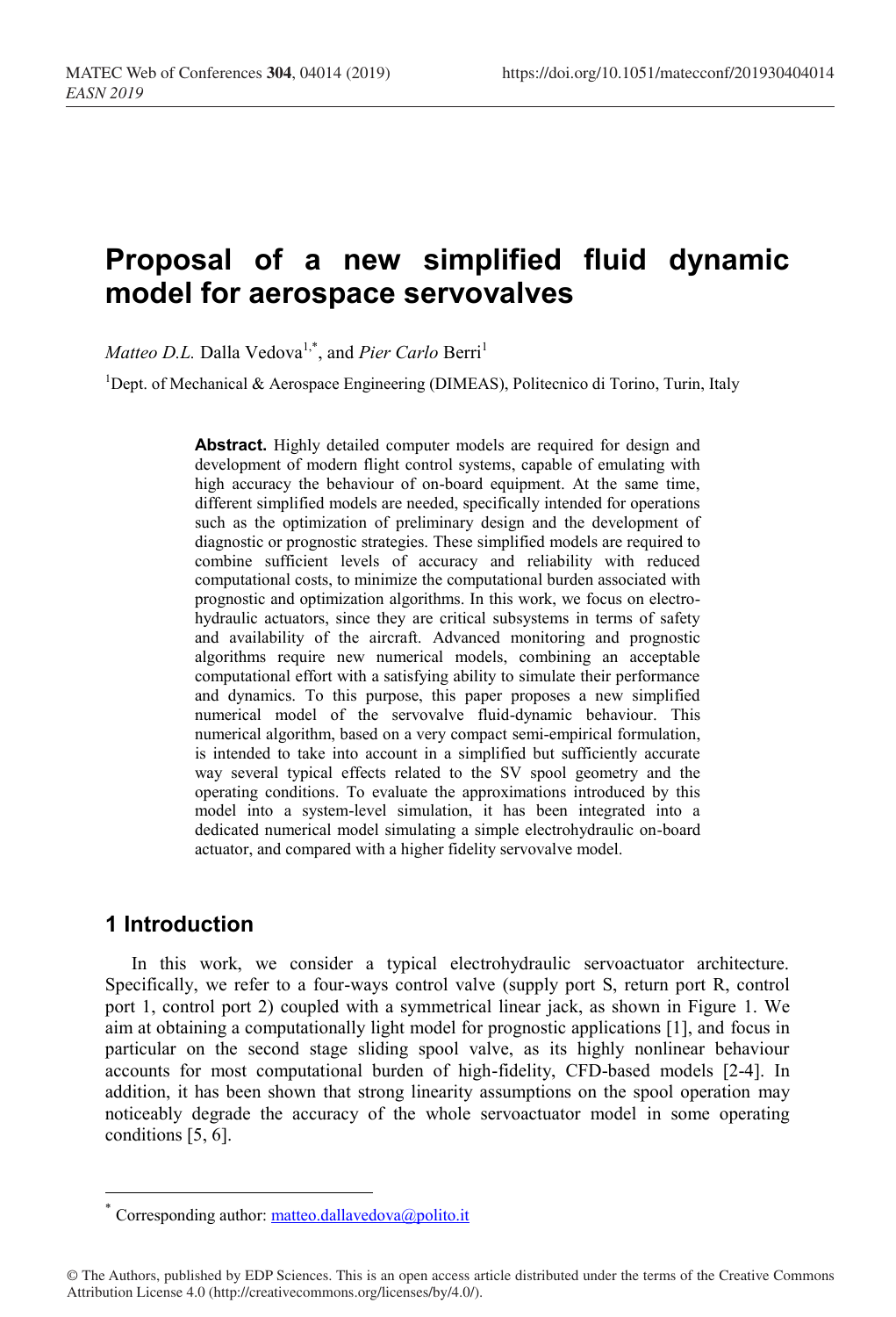As schematically represented in Figure 1, the valve spool displacement  $x<sub>S</sub>$  rules the opening and closing of the four passageways, each characterized by its overlaps or underlap, to connect each control port either to the supply or return port. This allows to provide the desired relationship between flow and absolute pressure for each control port  $(P_1$  and  $P_2$ ), for given oil characteristics [5-8]. The corresponding differential pressure, regulated between the two control ports is  $P_{12} = P_1 - P_2$ . In zero-flow conditions, each control port absolute pressure is close to the supply or return pressure when the corresponding passageway is completely opened. When the spool is in an intermediate position, the control port pressures have a progressive evolution between return pressure  $(P_R)$  and supply pressure  $(P_S)$  values, as it can be seen in the valve characteristic  $P_{12}$  *- x<sub>S</sub>* of Figure 2. Here, the  $P_{12}$  *-*  $x_S$  curve is reported for different values of the jack flow  $Q_J$ ; these data have been obtained with a high fidelity (HF) numerical simulation model, accounting for the actual pressure drops caused by the restricted passages of the valve, implemented in FORTRAN and Matlab-Simulink, and validated by comparison with certified numerical codes and experimental data [9-17].



**Fig. 1.** Schematic cross section of a typical electrohydraulic actuator



**Fig. 2.** Differential pressure – spool position characteristic of the considered servo-valve, as obtained by the high fidelity model

The HF model is computationally heavy and time-consuming, and it is strongly dependent on a lot of parameters related to the SV geometry and the physical characteristics of the hydraulic fluid. All those variables often are not directly available cannot be measured with sufficient accuracy. Frequently, in a simpler, lighter and quicker approach, only the controlled differential pressure between the two control ports  $P_{12}$  and a single flow value  $Q_J$  (common to both control ports) are computed with linearized models.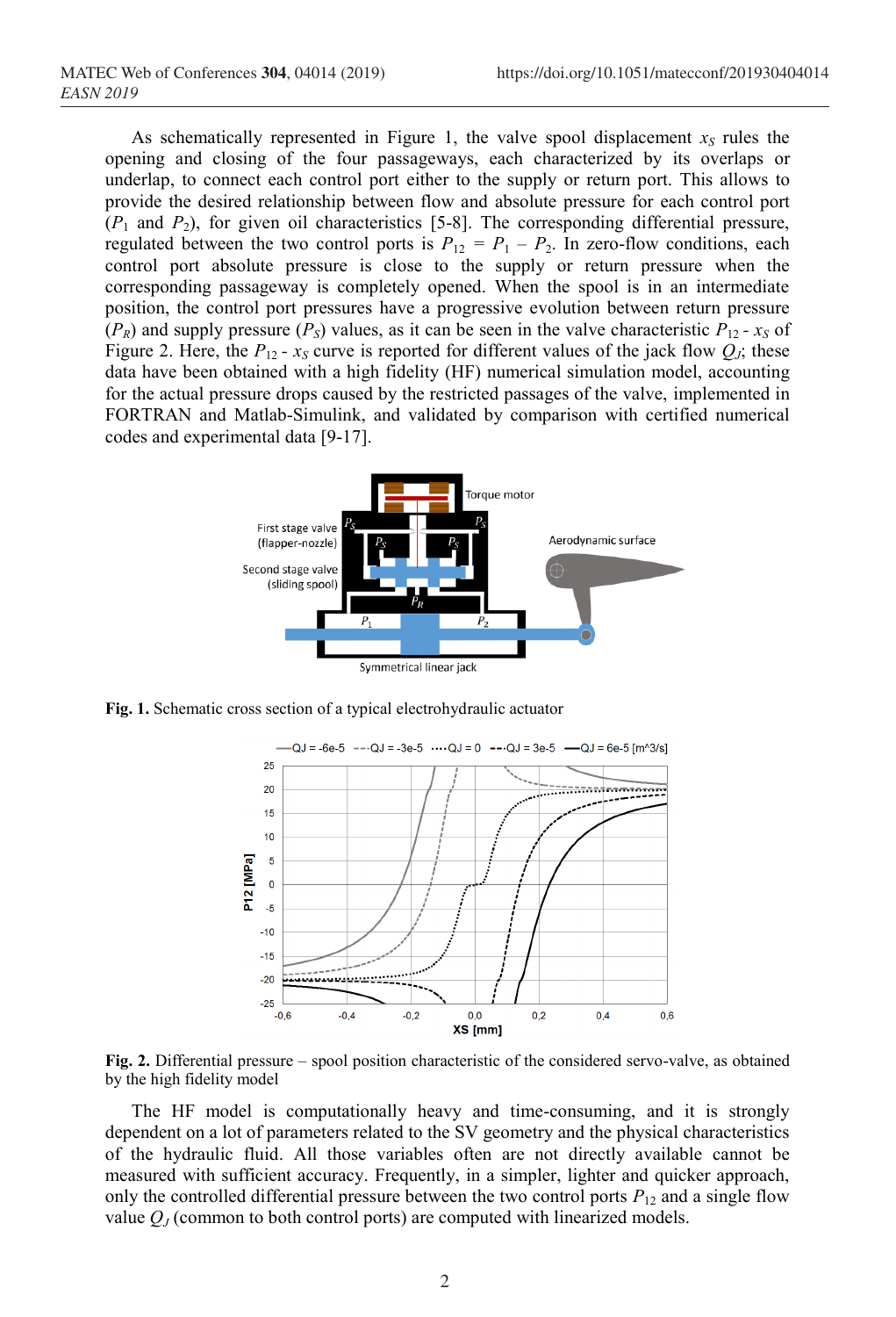Most common simplified servo-valve models available in literature simulate the fluiddynamic behaviour through a linearized approach, based on two coefficients that can be easily measured experimentally: the pressure gain  $(G_P)$  and the flow gain  $(G_Q)$  [7]. This results in a simplified model which can be expressed by the following equation:

$$
P_{12} = G_P (x_S - Q_J / G_Q) \tag{1}
$$

The spool displacement produces a proportional value of differential pressure, which acts on the motor element (i.e. the linear jack). This displacement is reduced by the pressure loss caused by the controlled flow passing through the control passageways; this effect is accounted for with the flow gain. The most evident weakness of this approach is the inability to evaluate the pressure saturation due to the limited supply value, and the actual stall conditions of the motor element.

#### **2 Previous simplified servovalve models**

The authors proposed in previous works [6, 18-21] several simplified models intended to modify the two gains formulation (1), in order to account for pressure saturation, leakages and water hammer. Among those, the C-type models introduce a pressure saturation downstream the Flow Gain contribution.

Model C3 was initially introduced in [21]; it takes into account the variable supply pressure and leakage acting among the control ports connecting the valve to the motor element. To account for supply pressure variation, we define  $x_{SS} = P_{SR}/G_P$ , where  $P_{SR} = P_S$  $-P_R$ . Despite being  $P_{SR}$  and  $G_P$  variable,  $x_{SS}$  is almost constant and only depends on the valve geometry. A leakage transfer function was added downstream the pressure saturation, with a variable gain to account for and avoid interaction with the saturation itself.

A detailed explanation and derivation of C3 model is available in [21]. The resulting transfer function is:

$$
P'_{12} = \begin{cases} -P_{SR}, & xP_{SR} x_S / x_{SS} - G_{PQ} Q_J < -P_{SR} \\ xP_{SR} x_S / x_{SS} - G_{PQ} Q_J, & -P_{SR} < xP_{SR} x_S / x_{SS} - G_{PQ} Q_J < P_{SR} \\ P_{SR}, & xP_{SR} x_S / x_{SS} - G_{PQ} Q_J > P_{SR} \end{cases}
$$
(2)

$$
P_{12} = P'_{12} / (1 + G_{PQ} x_{SS} C_{Lk} / \max(|x_{S}|, x_{SS}))
$$
\n(3)

where  $G_{PO} = G_P / G_Q$  and  $C_{Lk}$  is the ratio between the leakage flow  $Q_{Lk}$  the control pressure  $P_{12}$ . The model then employs a variable gain approach, which is intended to introduce the supply pressure variation into the leakage loop, as well as the information about the actual spool position. Specifically, the pressure gain is reduced for large spool displacements, in order to account for the limited available supply pressure.

#### **3 Proposed model**

In this paper, the authors propose a new formulation (C5 model), derived from the previous C-type models. Model C5 is intended to overcome the problems related to the interaction between the pressure saturation block and the leakage feedback loop by modifying the formulation of the pressure/flow gain ratio  $G_{PQ}$  introduced in the C3 model. This is achieved by introducing a new equivalent spool position  $x_{S_t}$ , taking into account the effects of variable differential supply pressure  $P_{SR}$  and oil flow  $Q_J$  drained across the valve.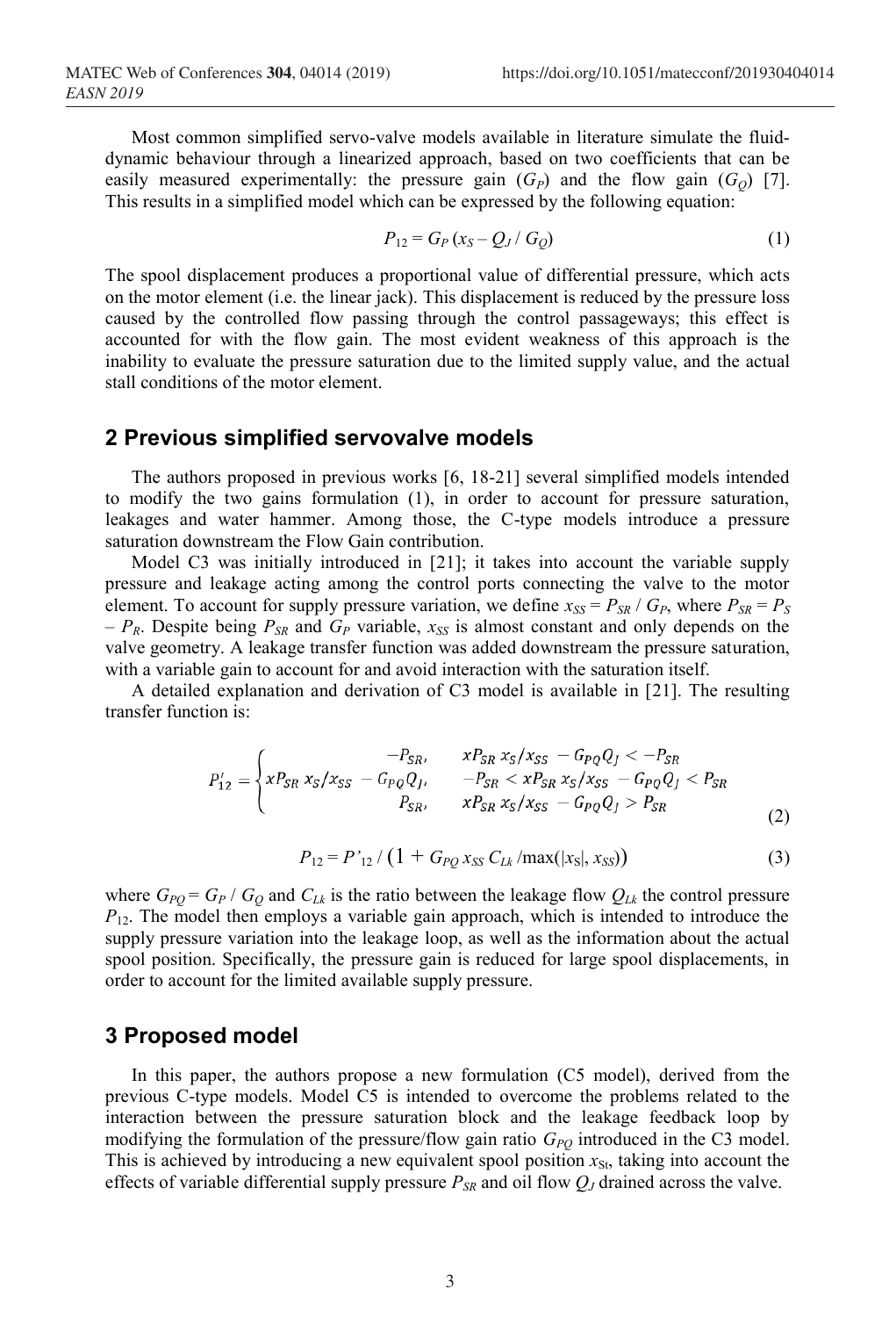Model C5 is shown by the detailed block diagram of Figure 3, and can be expressed with the following equations:

$$
x_{\rm St} = x_S - Q_J G_{PQ} x_{\rm SS} / \max(P_{SR}, P_{vap})
$$
\n(4)

$$
P_{12} = x_{\rm St} P_{SR} / ( \max(|x_{\rm St}|, x_{\rm SS}) + C_{Lk} G_{PQ} x_{\rm SS})
$$
 (5)

The location of the leakage loop entirely downstream or upstream the pressure saturation block, characterizing the previous C-type models, does not seem to give a sufficiently close representation of the actual physical phenomena. In the intention of the authors, the Model C5 (schematically shown in Figure 3) should represent a development of these models capable of overcoming this drawback. It attempts to compute more efficiently and realistically the pressure gain effect in (pressure) saturation conditions by introducing a modified value of the spool displacement (called  $x_{St}$ ) which is sensitive to variations in supply pressure and oil flow. As reported in Eq. 4, the effect of the flow feedback reaction (due to the flow of oil *QJ* crossing through the regulation ports of the valve) becomes more relevant as the supply pressure is reduced (up to the corresponding vapour tension value  $P_{vap}$ ). As shown in the following section, this solution simulates more realistically the cases of high spool displacement but, as can be seen from Figure 5, it is still unsatisfactory in fine regulation (i.e. for small spool openings around its centred position).



**Fig. 3.** Block diagram of the C5 model

#### **4 Valve fluid-dynamic characteristic**

A first evaluation of the said C-type models should be performed on the basis of the corresponding fluid-dynamic characteristics  $P_{12}$  -  $x_S$ , parameterized in  $Q_J$ . The resulting diagrams show the differential pressure  $P_{12}$  acting on the motor element, for each value of  $P_{SR}$  and  $C_{Lk}$ , as a function of the displacement of the valve spool  $x_S$ , having the flow  $Q_J$ through the piston as a parameter. The characteristics for all the considered models have been computed referring to a servo-valve featuring a value of  $x_{SS} = 0.1$ mm,  $G_{PQ} =$ 6.667.10<sup>11</sup> Pa·s/m<sup>3</sup>, and  $C_{Lk} = 2.10^{-13}$  m<sup>3</sup>/s/Pa, in presence of a supply pressure  $P_{SR} =$ 20MPa. The reference characteristic curve, obtained through the HF model, is shown in Figure 2, and highlights the correct simulation of water-hammer, saturation and leakage.

As regards Model C3 (Figure 4), the slope of the zero-flow curve, in its central portion, is lower than the value of  $G_p$ , since it is modified by the effect of the leakage coefficient. As shown in [21], the model is not able to take correctly into account the effect of the saturation of  $P_{12}$ : in fact, for low values of spool displacement  $x<sub>S</sub>$ , the algorithm calculates an anomalous evolution of the controlled pressure. This peculiar behaviour is due to the correction of the leakage coefficient being enabled only for  $|x_{s}| > x_{ss}$ , and is not representative of the real operation of the servo-valve. In particular, for  $Q_J \neq 0$  and small  $x_S$ (i.e. in water-hammer conditions), the experimentally detected differential pressure  $P_{12}$  is usually higher (and certainly not lower) than the saturation value  $P_{SR}$ .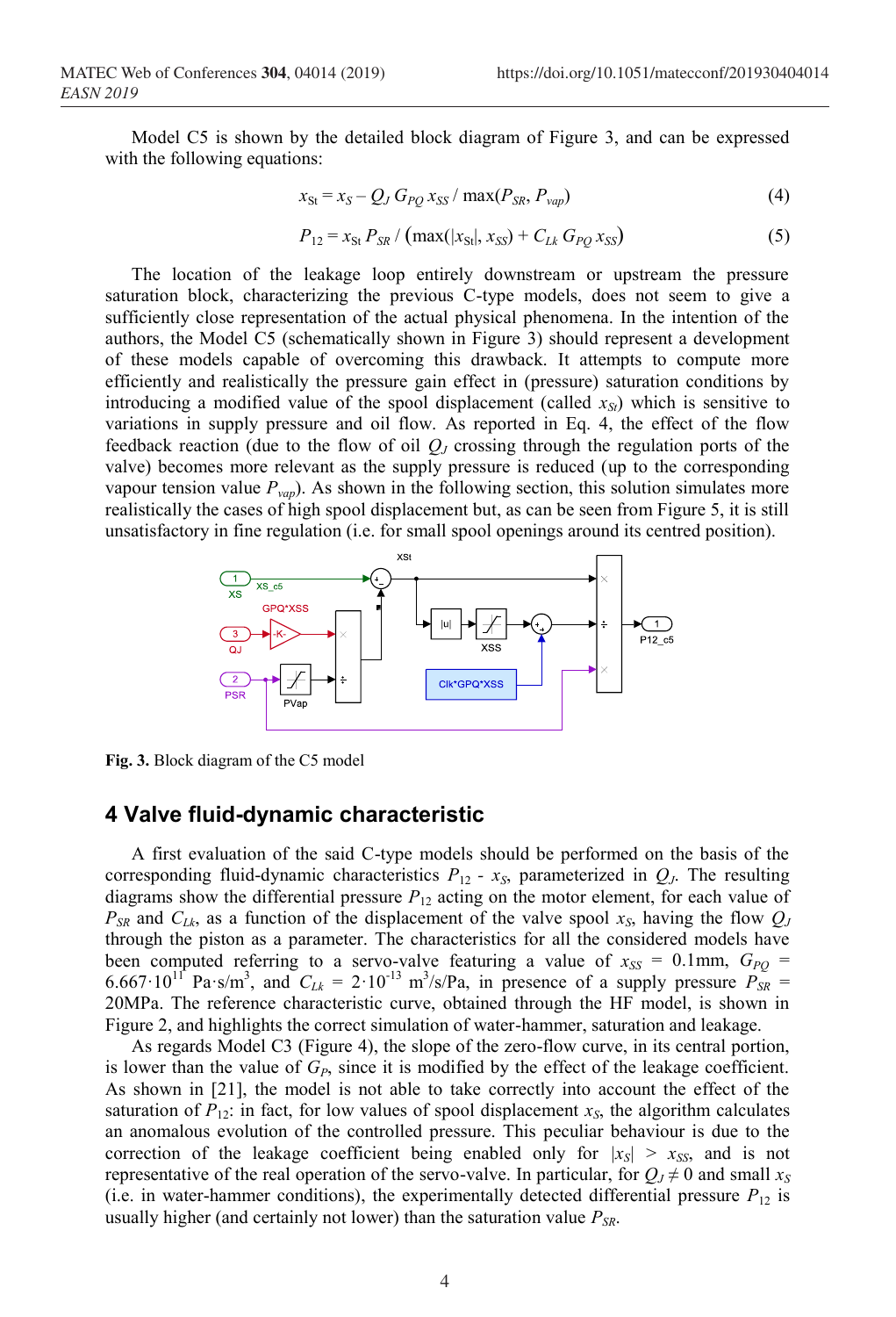

**Fig. 4.** Fluid-dynamic characteristic of the C3 model

The anomalous pressure curve of model C3 is in part improved in model C5, since the zone in which the leakage coefficient correction is enabled is modified to be sensitive to the fluid flow QJ. Figure 5 highlights how the fluid dynamic characteristic is acceptable for high spool displacements; however, C5 model still fails to correctly evaluate the water hammer effect.



**Fig. 5.** Fluid-dynamic characteristic of the C5 model

### **5 Numerical results of the EHA test bench**

The proposed simplified models are further tested by integrating them into a virtual test bench, which simulates a full position control electrohydraulic servoactuator.

In order to compare the behaviour of the different models and related computational algorithms concerning the fluid dynamics of the control valve equipping a hydraulic actuation servomechanism, a typical system was considered. Referring to the block diagram of Figure 6, it mainly consists of a Power Control and Drive Unit (PCDU) and its control is performed by an Electronic Control Unit (ECU), closing the position control loop, calculating the instantaneous position error, and generating the reference signal  $i<sub>c</sub>$  by means of the controller. The PCDU contains the electro-hydraulic two-stage control servo-valve and a hydraulic piston.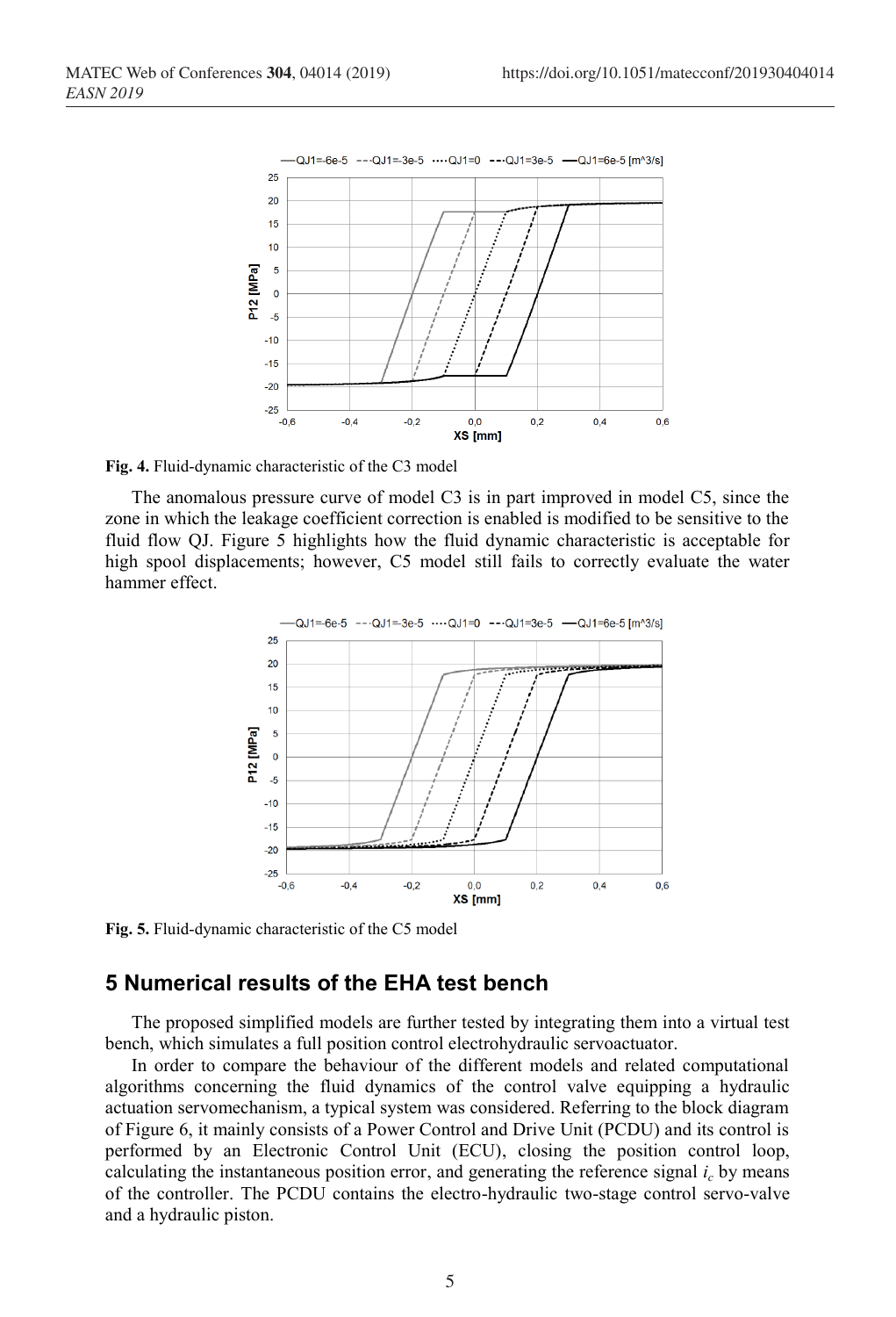The actuator HF model takes into account the main electrical, hydraulic and mechanical characteristics of all the system components that are relevant to the purpose, including inertia, viscous and dry friction on the hydraulic piston, and a third order electromechanical model of the first and second stage dynamics of the servo-valve.



**Fig. 6.** Block diagram of the simulated test bench

The simulations shown in Figures 7 to 9 represent the dynamic response of the aforementioned actuator to a combination of position controls (Com), external loads (FR) and variations in the hydraulic supply pressure (PSR), for the different models of the second stage sliding spool valve. The sequence of input has been defined to appropriately highlight the performance of the proposed fluid-dynamic models and their effect on the dynamic behaviour of the simulation test bench [6, 18-21]. The dynamic response of the full actuator in combination with the HF model of the spool valve is reported in Figure 7, to be taken as reference for the comparison with the simplified models.



**Fig. 7.** Test bench simulation with the HF model; *Com* is the position command,  $F_R$  the external load,  $x_S$  the spool position,  $dx_J$  the jack speed,  $x_J$  the jack position,  $P_{SR}$  the supply pressure, and  $P_{12}$  the differential control pressure.

Figure 8 is the response of model C3. The model is able to replicate with satisfying accuracy the behaviour of the HD model for the unloaded actuation (from 0 to 0.2 s) and the aiding load condition (at 0.75 s), despite a slightly higher starting acceleration and a lower stopping deceleration, due to the inability to account for the water hammer effect. The simulation of the opposing load actuation (at 0.3 s) underestimates the effect of the external load, and at the supply pressure drop (0.35 s) the back movement is overestimated. This behaviour can be ascribed to the lack of water-hammer effect, i.e. when the valve passageways are closed, the differential pressure should grow higher than  $P_{SR}$  to resist an external load higher than the actuator stall force. Further, following a spool displacement, the jack acceleration has an almost constant value (as can be seen in the constant slope of  $dx_J$  around 0.4 s), rather than the asymptotic trend of the HF model; the reason lies in the simple but partially unsatisfying action of the  $P_{12}$  saturation block.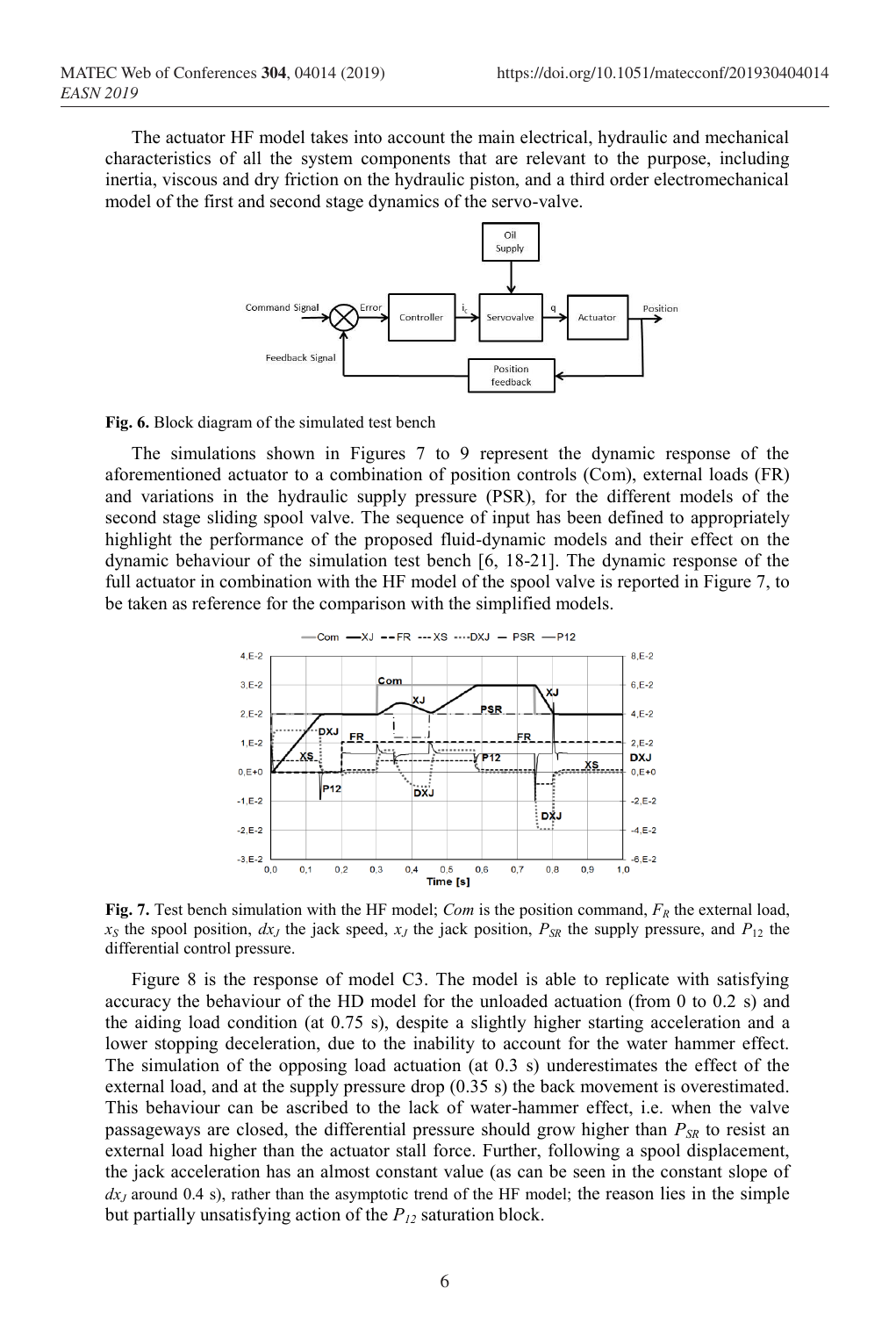

**Fig. 8.** Test bench simulation with the C3 model

Figure 9 is the response of model C5. The model behaviour is almost identical to the previous case, meaning that model C5 shares the same issues of C3, and the correction made to the leakage loop is negligible in terms of dynamic response of the whole system.



**Fig. 9.** Test bench simulation with the C5 model

## **6 Conclusions**

The analysis of the considered servo-valve fluid-dynamic numerical models clearly highlights the few advantages and the important problems of the proposed simplified approaches. Transients (accelerations, decelerations), water-hammer and transitory pressure conditions are either overestimated or underestimated, depending on the particular operating condition; to date, a completely satisfying simplified servo-valve model, combining accuracy and low computational complexity, and featuring a dependency only on easily measurable parameters, is not available. In particular, the proposed C5 model is not capable of overcoming the issues of C3 model, from which it was derived.

In the authors' opinion, further studies are needed, in order to develop algorithms that are more efficient and improve the ability to perform acceptable simulations in all possible working conditions.

The authors wish to extend a heartfelt thanks to Professor Lorenzo Borello for his valuable teachings and for his support in the conception and development of this research.